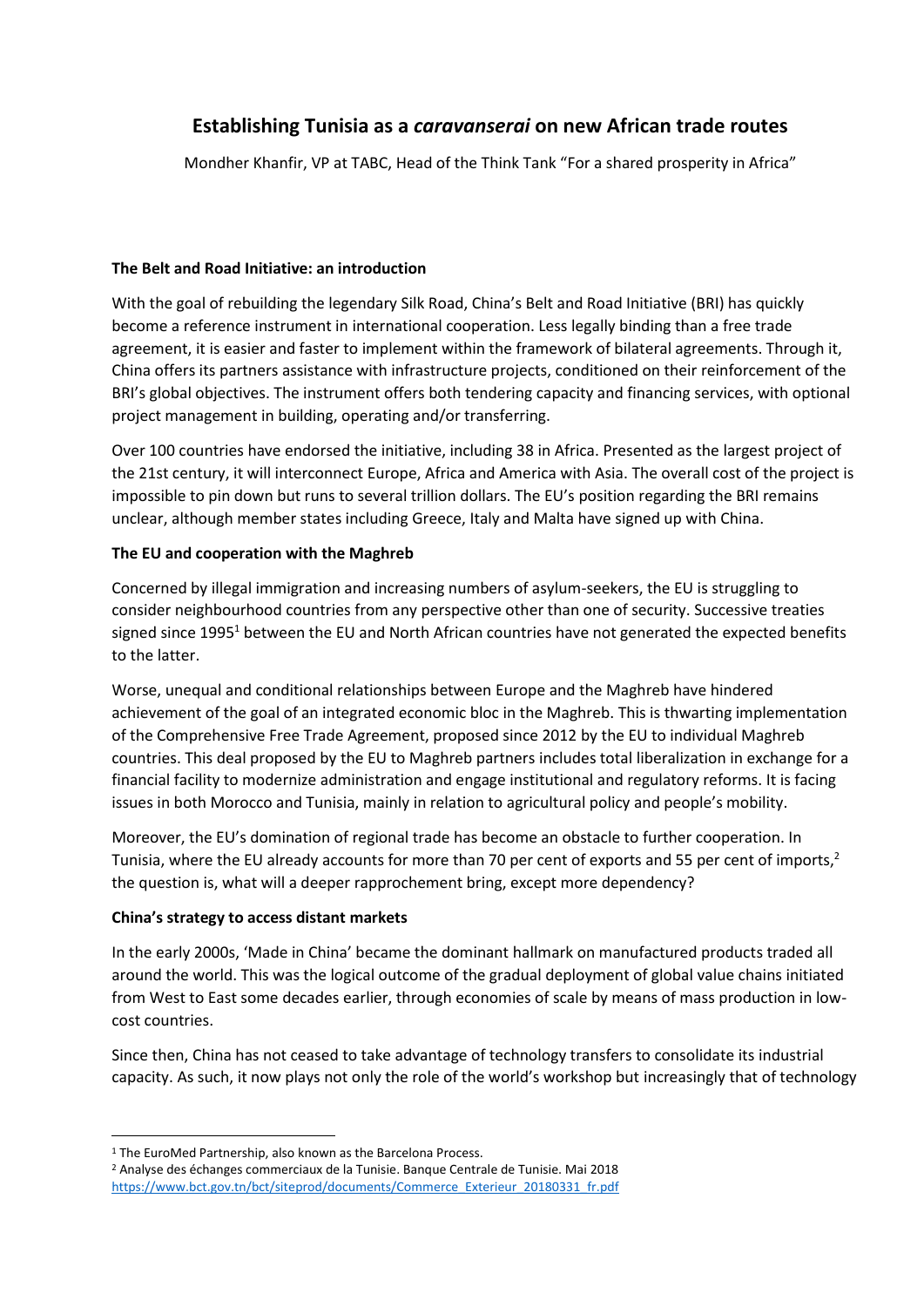mastermind in global value chains. Huawei's recent performance in the telecoms sector illustrates the success of this strategy.

China has allocated important resources and prioritized an open doors policy to reach out to markets beyond its territories. Furthermore, it has relocated some of its industrial capacity outside its borders through special economic zones (SEZs), and offers to BRI members the option of co-production within the framework of the 'Made with China' partnership.

African countries, which at this stage contain very few of China's SEZs (fewer than 20 in the 2,500 overall), are showing more interest in turnkey installations and public–private partnership (PPP) projects to catch up in terms of infrastructure, such as deep-water ports, renewable energy power stations, hydraulic dams and railway lines. China is very active in the area of international tendering, with more than 9,000 PPP mandates for investments projects totalling \$1,970 billion worldwide.

## **Establishing Tunisia on the Silk Road**

Given the geographical distance between them, China and the Maghreb have seen little precedent in terms of commercial partnership. Before the 1990s, in fact, China's presence in the region was negligible. Between 1992 and 2018, the total trade volume increased more than 50-fold, from about \$400 million to \$21,300 million.<sup>3</sup> As for Tunisia, the total trade volume jumped from around \$45 million to \$1,600 million – and this impressive result was made possible without a free trade agreement, and using only the Suez Canal, with very expensive trans-shipment via Malta, as Tunisia does not have a deep-water port.

Nevertheless, the trade balance remains widely in favour of China. This could be an issue for a small economy like Tunisia's, where the commercial deficit in 2018 exceeded \$1,200 million.<sup>4</sup> This is likely to create a sticking point in the bilateral cooperation, with some probable *ad hoc* restriction measures, as the Tunisian Minister of International Cooperation has announced.

Given the hectic transition process facing Tunisia since inception of the Jasmine Revolution, any strategic partnership should holistically address multiple socio-economic challenges, especially the need to boost growth (capped under 2 per cent since 2011),<sup>5</sup> to attract more foreign investment, to stimulate employment opportunities for youth (over 15 per cent<sup>6</sup> of the population is jobless), to improve public utilities and infrastructure, to reduce social gaps and regional disparities, to leverage foreign trades and to reduce the commercial balance deficit.

The Tunisian government's recent 'economic diplomacy' initiative is seriously considering docking with the Silk Road to access prospective sub-Saharan African markets. Tunisia joined the BRI in July 2018 and officially signed the memorandum of understanding in Beijing during the China-Arab states cooperation Forum. In the wake of this, China engaged in several projects, including construction of a dam, a wastewater station, a university hospital and a sports and cultural complex.

So far, China has only 30 companies operating in Tunisia, and the number of Tunisian companies based in China is probably lower. However, things are moving forward. In a bilateral summit held in Tunis in 2017, Tunisian private companies inked partnership agreements with Chinese firms worth a total of €425 million in commerce, technology and finance. The summit focused on exploring areas of economic and technological cooperation between the two countries.

<sup>3</sup> 1992–2017 data from http://comtrade.un.org/data/, 2018 data from Chinese Customs.

<sup>4</sup> <http://www.ins.nat.tn/fr/themes/commerce-ext%C3%A9rieur>

<sup>5</sup> <https://fr.tradingeconomics.com/tunisia/indicators>

<sup>6</sup> <https://fr.tradingeconomics.com/tunisia/indicators>